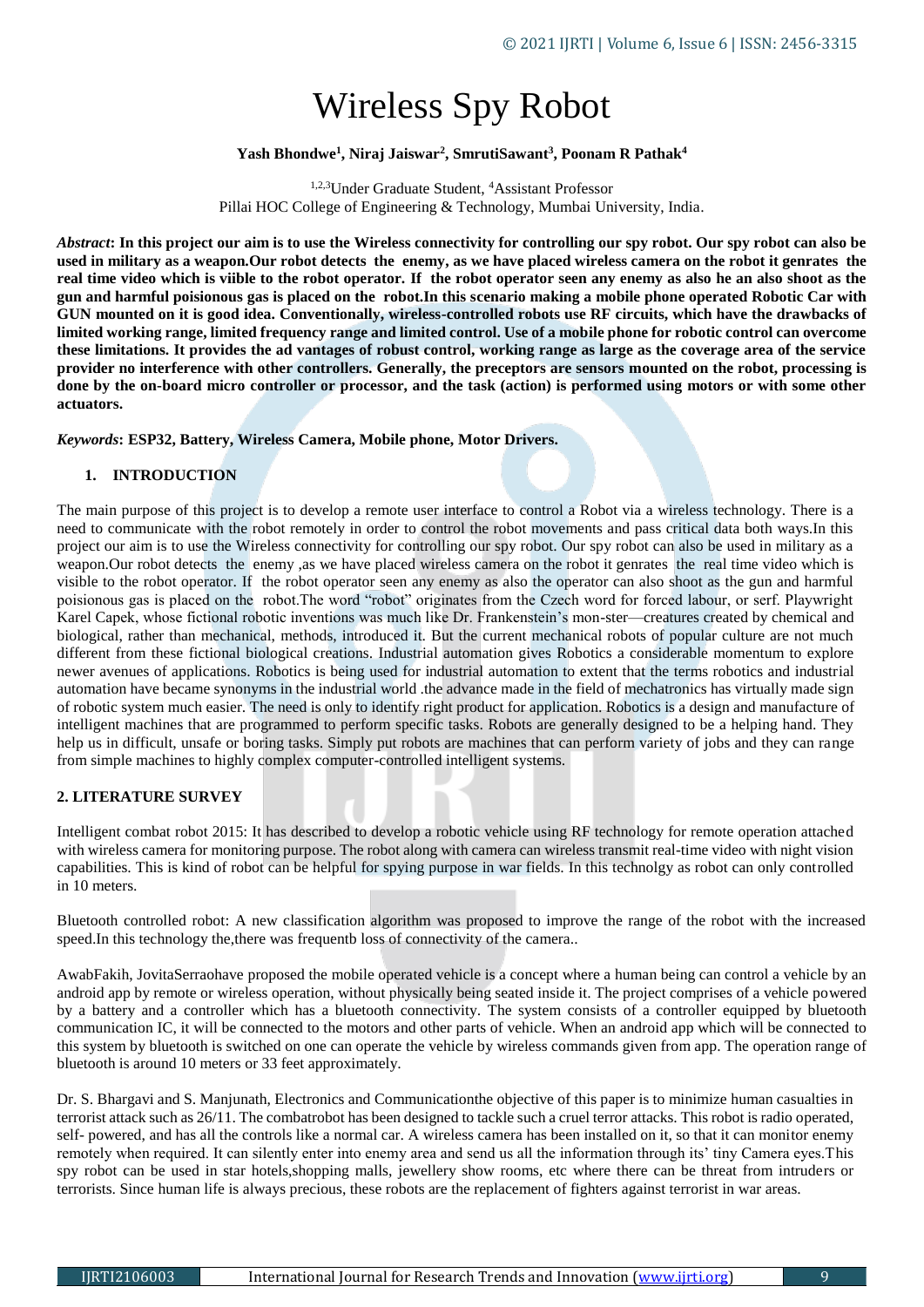## **3. PROBLEM STATEMENT**

Tanks and Infantry Combat Vehicles are being employed at High Altitudes. The rarefied atmosphere and reduced oxygen content results in degraded engine performance and de-rating of the engine many algorithms and methods have been proposed for the spy robot in the literature. Some of the spy robot features have negative contribution in the final results.

#### **4. METHODOLOGY**

In this project our aim is to use the Wireless connectivity for controlling our spy robot. Our spy robot can also be used in military as a weapon.Our robot detects the enemy ,as we have placed wireless camera on the robot it genrates the real time video which is visible to the robot operator. If the robot operator seen any enemy as also the operator can also shoot as the gun and harmful poisionous gas is placed on the robot.

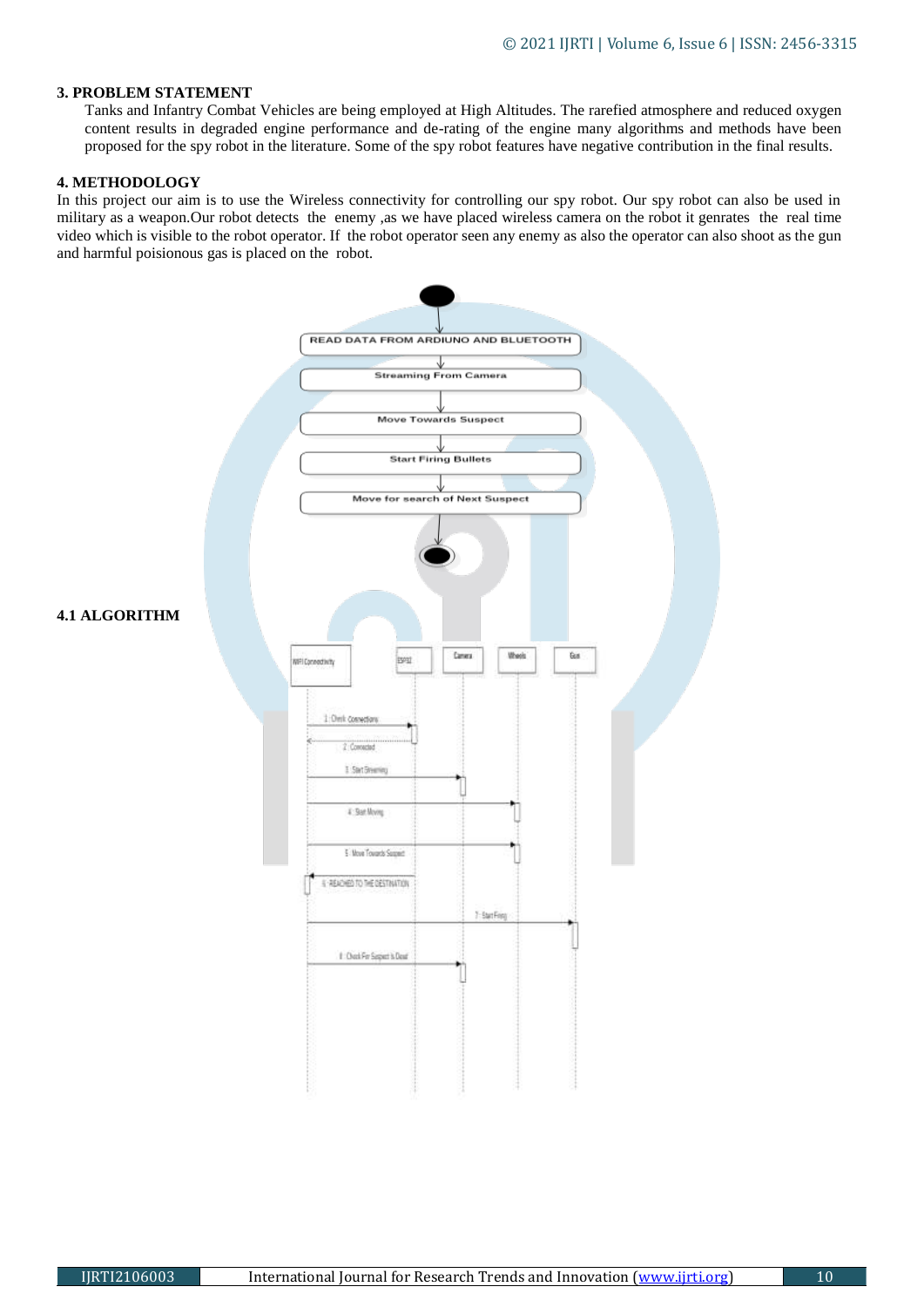# **4.2 BLOCK DIAGRAM**



Fig. Block Diagram of Existing System.

# **5. HARDWARE AND SOFTWARE REQUIREMENTS**

- o ESP32
- o Camera
- o Power Supply
- o Motor Driver
- o Bluetooth
- o Gun with relay
- o Poison gas fan

### **5.1 HARDWARE IMPLEMENTATION**

In this system, power supply is used to provide the power to the whole circuitry like ESP32, relay, transformer, resistors, capacitors are the main components used for designing the system.

### **5.2 SOFTWARE IMPLEMENTATION**

For Software Implementation we have used the software "Arduino IDE". In Software Implementation, The main part is programming of the "Arduino r3" and interfacing of each device like LCD Display, Relay and Transformer with microcontroller. Once the power supply is given hardware circuit is gets initialized.

#### 6. **RESULT ANALYSIS**